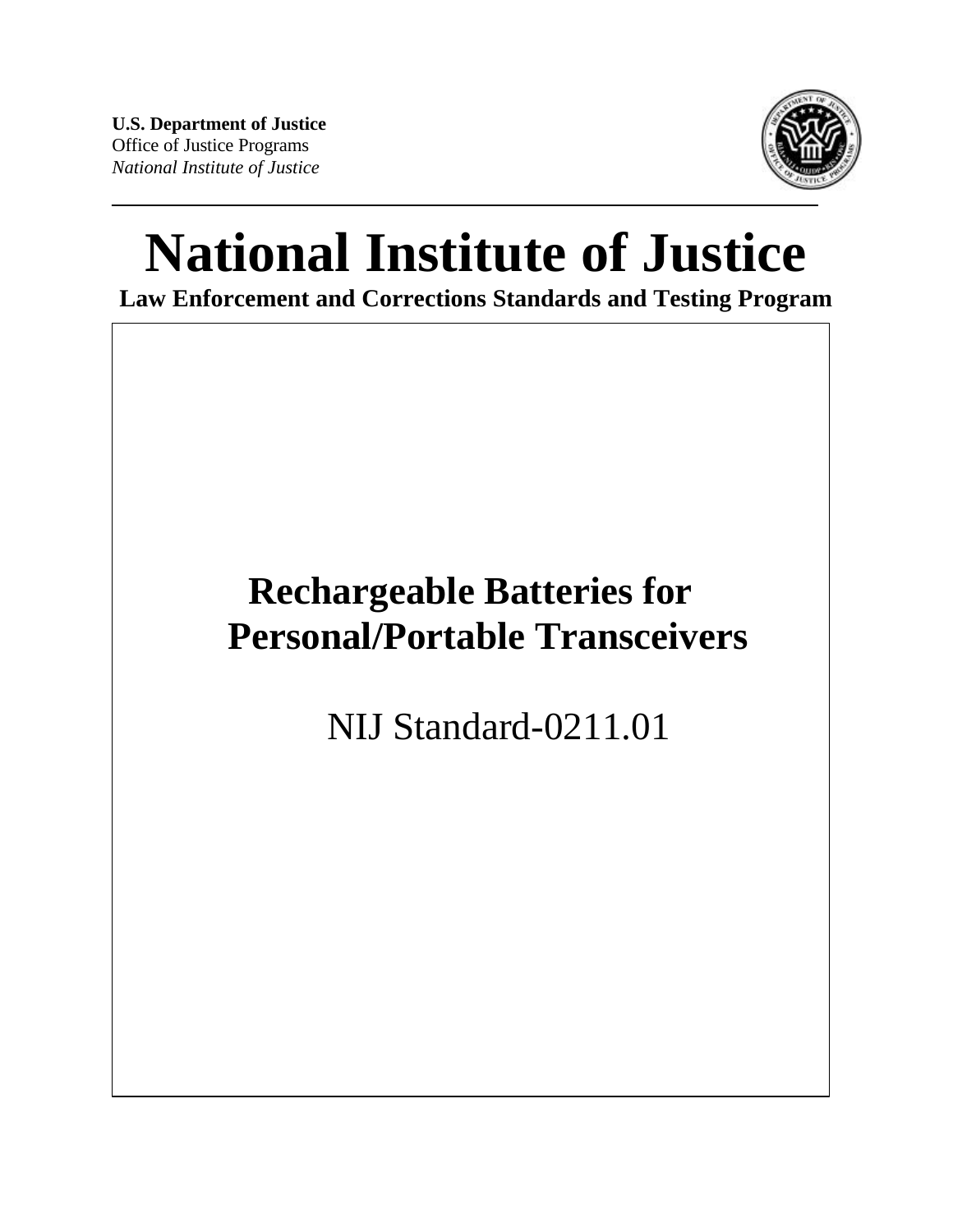#### **ABOUT THE LAW ENFORCEMENT AND CORRECTIONS STANDARDS AND TESTING PROGRAM**

The Law Enforcement and Corrections Standards and Testing Program is sponsored by the Office of Science and Technology of the National Institute of Justice (NIJ), U.S. Department of Justice. The program responds to the mandate of the Justice System Improvement Act of 1979, which created NIJ and directed it to encourage research and development to improve the criminal justice system and to disseminate the results to Federal, State, and local agencies.

The Law Enforcement and Corrections Standards and Testing Program is an applied research effort that determines the technological needs of justice system agencies, sets minimum performance standards for specific devices, tests commercially available equipment against those standards, and disseminates the standards and the test results to criminal justice agencies nationwide and internationally.

The program operates through:

The *Law Enforcement Technology Advisory Council* (LETAC) consisting of nationally recognized criminal justice practitioners from Federal, State, and local agencies, which assesses technological needs and sets priorities for research programs and items to be evaluated and tested.

The *Office of Law Enforcement Standards* (OLES) at the National Institute of Standards and Technology, which develops voluntary national performance standards for compliance testing to ensure that individual items of equipment are suitable for use by criminal justice agencies. The standards are based upon laboratory testing and evaluation of representative samples of each item of equipment to determine the key attributes, develop test methods, and establish minimum performance requirements for each essential attribute. In addition to the highly technical standards, OLES also produces user guides that explain in nontechnical terms the capabilities of available equipment.

The *National Law Enforcement and Corrections Technology Center* (NLECTC), operated by a grantee, which supervises a national compliance testing program conducted by independent agencies. The standards developed by OLES serve as performance benchmarks against which commercial equipment is measured. The facilities, personnel, and testing capabilities of the independent laboratories are evaluated by OLES prior to testing each item of equipment, and OLES helps the Technology Center staff review and analyze data. Test results are published in Consumer Product Reports designed to help justice system procurement officials make informed purchasing decisions.

Publications issued by the National Institute of Justice, including those of the Law Enforcement and Corrections Standards and Testing Program, are available from the National Criminal Justice Reference Service (NCJRS), which serves as a central information and reference source for the Nation's criminal justice community. For further information, or to register with NCJRS, write to the National Institute of Justice, National Criminal Justice Reference Service, Washington, DC 20531.

The National Institute of Justice is a component of the Office of Justice Programs, which also includes the Bureau of Justice Assistance, Bureau of Justice Statistics, Office of Juvenile Justice and Delinquency Prevention, and the Office for Victims of Crime.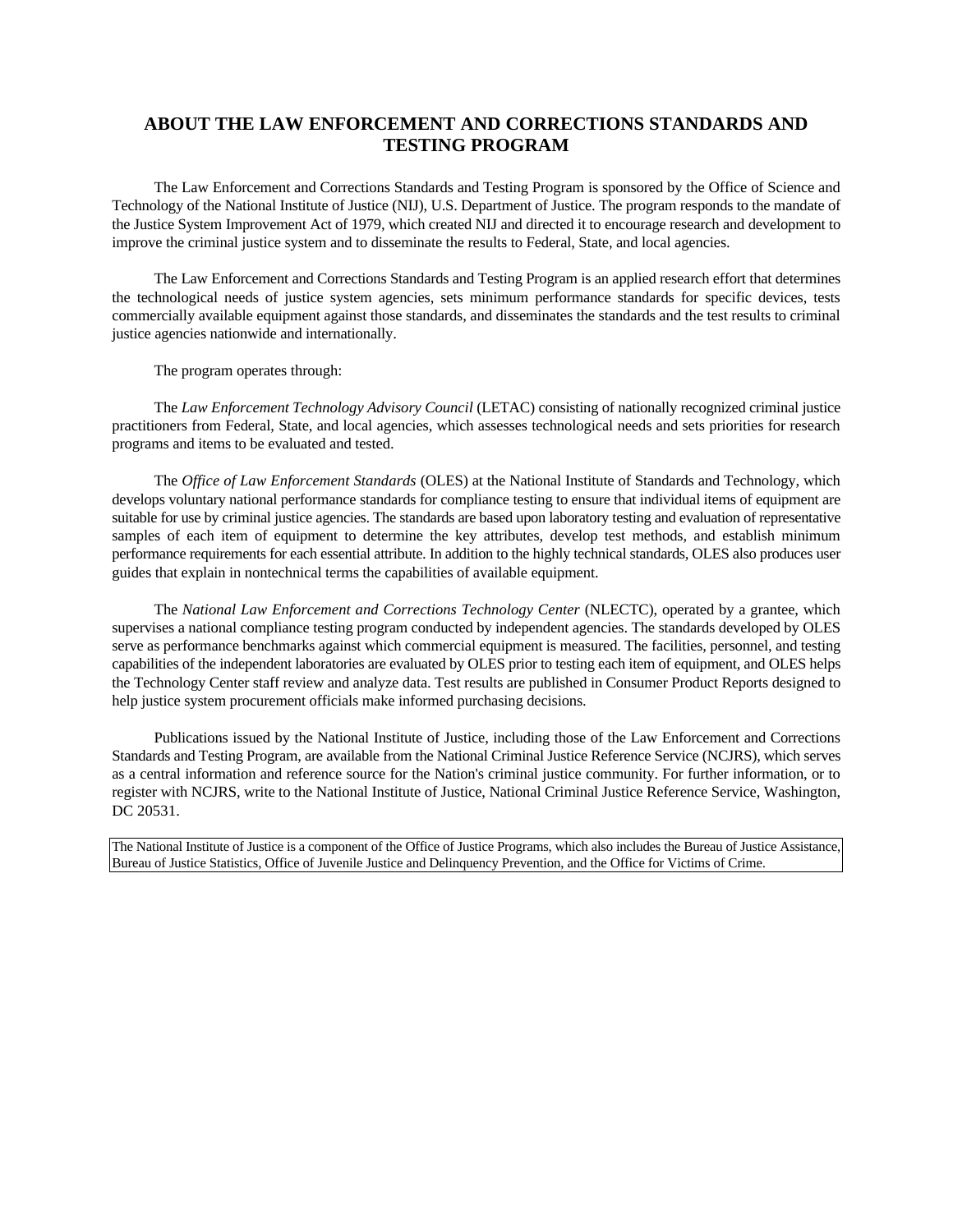# **Rechargeable Batteries for Personal/Portable Transceivers**

NIJ Standard-0211.01 Supersedes NILECJ-STD-0211.00 dated June 1975

September 1995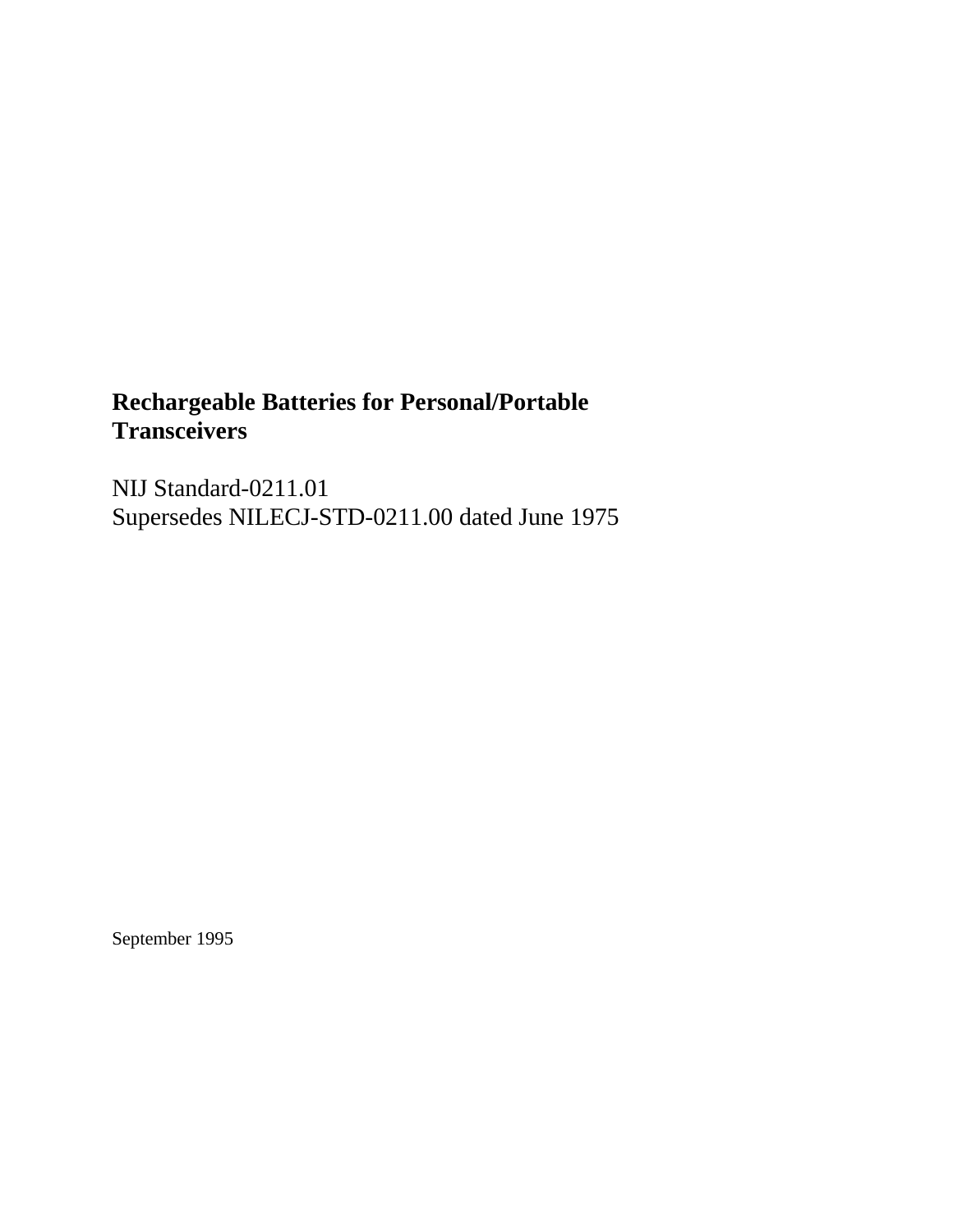#### **National Institute of Justice**

Jeremy Travis **Director** 

The technical effort to develop this standard was conducted under Interagency Agreement LEAA-J-IAA-021-3, Project No. 8904.

This standard was formulated by the Office of Law Enforcement Standards (OLES) of the National Institute of Standards and Technology (NIST) under the direction of A. George Lieberman, Program Manager for Communications Systems, and Lawrence K. Eliason, and Kathleen M. Higgins, successive Directors of OLES. NIST staff responsible for the original edition of the standard were Marshall J. Treado, Harold E. Taggart, Ramon L. Jesch, and Winston W. Scott, Jr. The preparation of this standard was sponsored by the National Institute of Justice, David G. Boyd, Director, Office of Science and Technology. The standard has been reviewed and approved by the Law Enforcement Technology Advisory Council (formerly the Technology Assessment Program Advisory Council).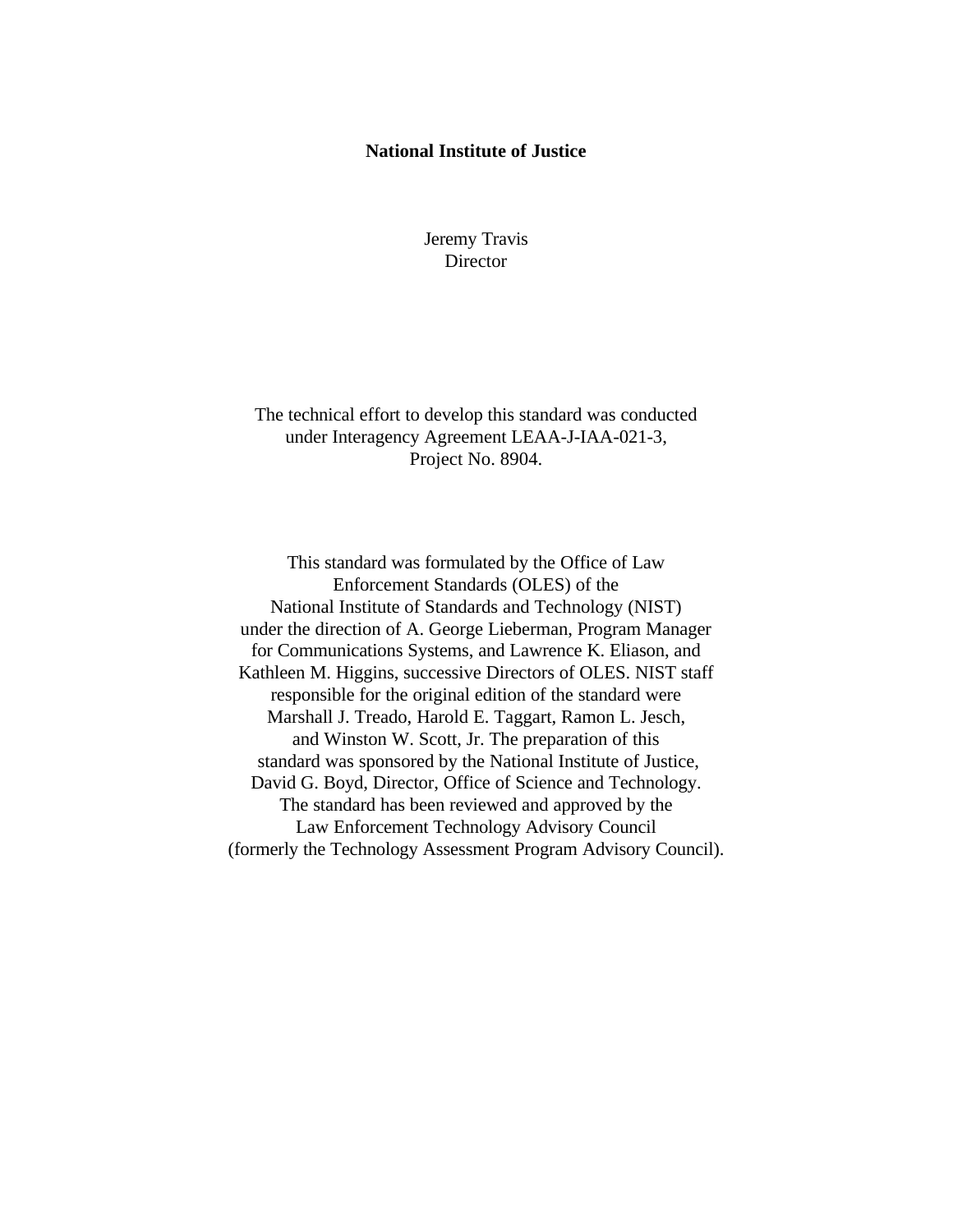#### **FOREWORD**

This document, NIJ Standard-0211.01, Rechargeable Batteries for Personal/Portable Transceivers, is an equipment standard developed by the Office of Law Enforcement Standards of the National Institute of Standards and Technology. It is produced as part of the Law Enforcement and Corrections Standards and Testing Program of the National Institute of Justice. A brief description of the program appears on the inside front cover.

This standard is a technical document that specifies performance and other requirements equipment should meet to satisfy the needs of criminal justice agencies for high-quality service. Purchasers can use the test methods described in this standard to determine whether a particular piece of equipment meets the essential requirements, or they may have the tests conducted on their behalf by a qualified testing laboratory. Procurement officials may also refer to this standard in their purchasing documents and require that equipment offered for purchase meet the requirements. Compliance with the requirements of the standard may be attested to by an independent laboratory or guaranteed by the vendor.

Because this NIJ standard is designed as a procurement aid, it is necessarily highly technical. For those who seek general guidance concerning the selection and application of law enforcement equipment, user guides have also been published. The guides explain in nontechnical language how to select equipment capable of the performance required by an agency.

NIJ standards are subjected to continuing review. Technical comments and recommended revisions are welcome. Please send suggestions to the Director, Office of Science and Technology, National Institute of Justice, U.S. Department of Justice, Washington, DC 20531.

Before citing this or any other NIJ standard in a contract document, users should verify that the most recent edition of the standard is used. Write to: Director, Office of Law Enforcement Standards, National Institute of Standards and Technology, Gaithersburg, MD 20899.

> David G. Boyd, Director Office of Science and Technology National Institute of Justice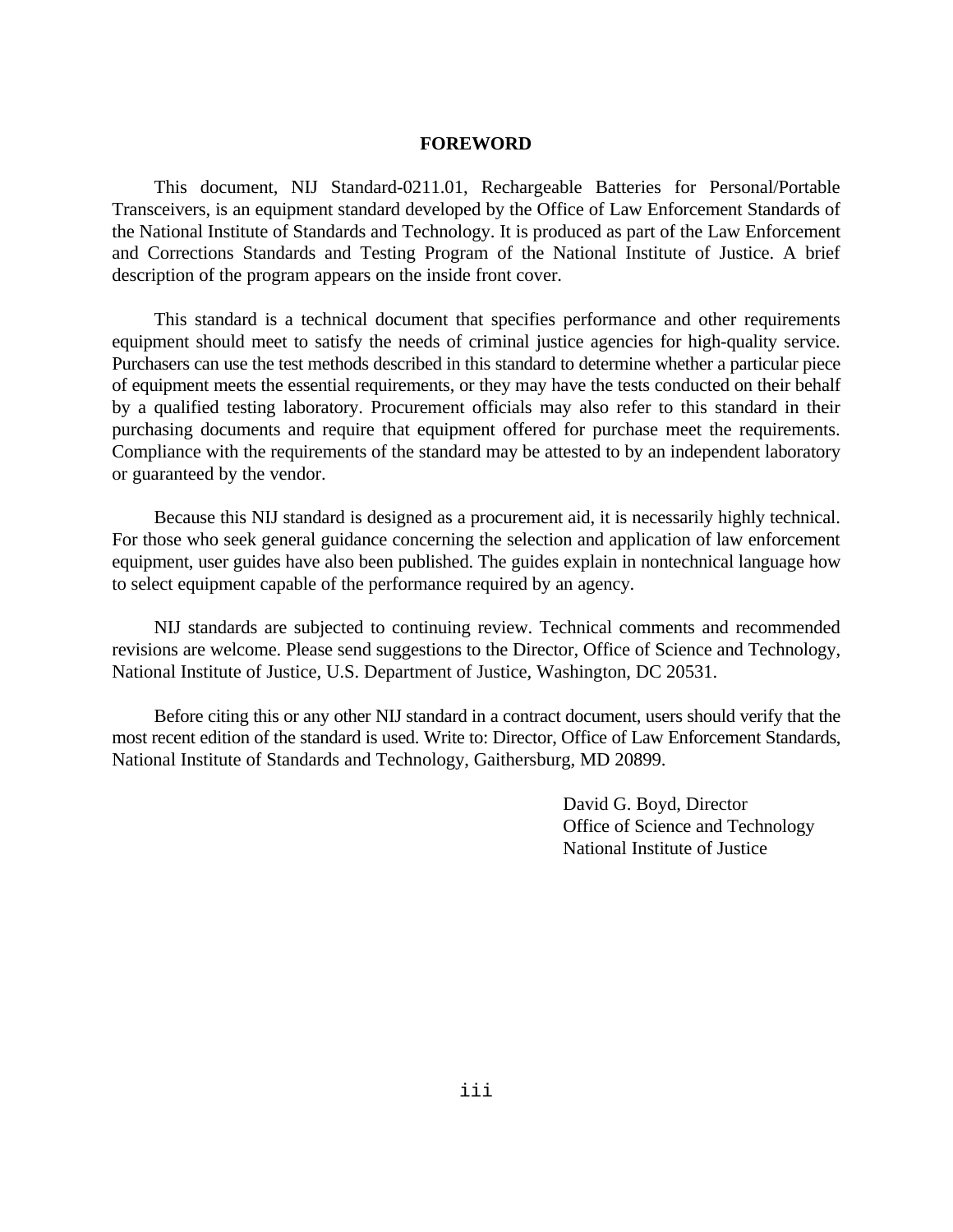# **NIJ STANDARD FOR** RECHARGEABLE BATTERIES FOR PERSONAL/PORTABLE TRANSCEIVERS

# **CONTENTS**

# Page

| FOREWORD.      |     |                         |  |
|----------------|-----|-------------------------|--|
| $\mathbf{1}$ . |     |                         |  |
| 2.             |     |                         |  |
| 3.             |     |                         |  |
| 4.             |     |                         |  |
|                | 4.1 |                         |  |
|                | 4.2 |                         |  |
|                | 4.3 |                         |  |
|                | 4.4 |                         |  |
|                | 4.5 |                         |  |
| 5.             |     |                         |  |
|                | 5.1 |                         |  |
|                | 5.2 |                         |  |
|                | 5.3 |                         |  |
|                | 5.4 |                         |  |
|                |     | APPENDIX A--REFERENCES. |  |
|                |     |                         |  |

# **FIGURES**

# Page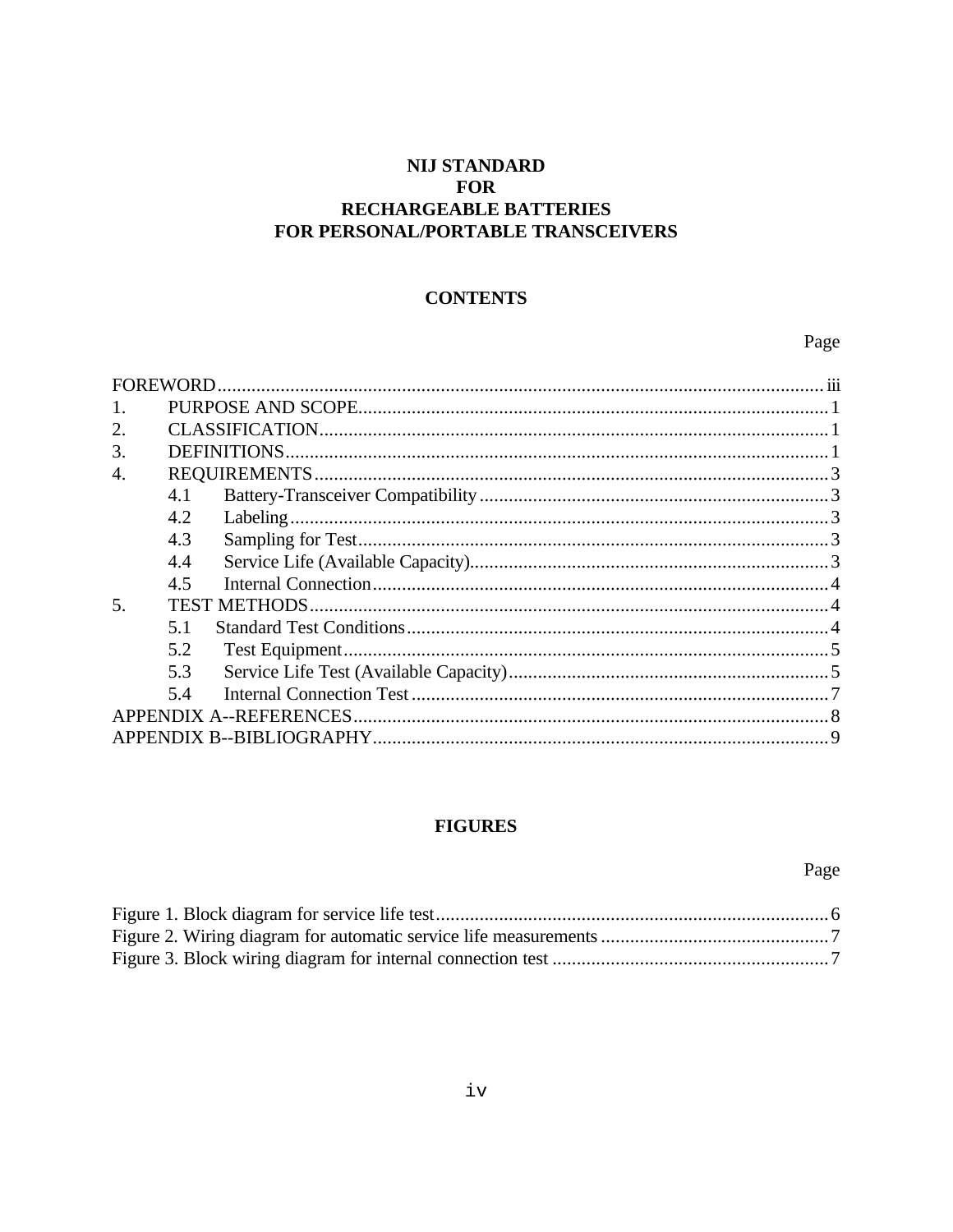#### **NIJ Standard-0211.01**

### **NIJ STANDARD FOR RECHARGEABLE BATTERIES FOR PERSONAL/PORTABLE TRANSCEIVERS**

#### **1. PURPOSE AND SCOPE**

The purpose of this document is to establish performance requirements and test methods for rechargeable (secondary) batteries used in personal/portable transceivers by law enforcement agencies. The scope of this standard is limited to nickel-cadmium secondary batteries.

This revision supersedes NILECJ-STD-0211.00 dated June 1975 and modifies the service life requirements given in the original standard. It further eliminates performance requirements and test methods for disposable (primary) batteries.

#### **2. CLASSIFICATION**

Rechargeable batteries covered by this standard are classified into two types:

#### **2.1 Type I, Capacity Rating**

Rechargeable batteries for which the manufacturer specifies only the nominal capacity, usually in milliampere-hours.

#### **2.2 Type II, Service Life Rating**

Rechargeable batteries for which the manufacturer specifies the nominal service life when used with a specific transceiver at a specified duty cycle.

#### **3. DEFINITIONS**

The principal terms used in this document are defined in this section. Additional definitions relating to law enforcement communications are given in LESP-RPT-0203.00, Technical Terms and Definitions Used with Law Enforcement Communications Equipment (Radio Antennas, Transmitters, and Receivers) [1].<sup>1</sup>

#### **3.1 Available Capacity**

<sup>1</sup> Numbers in brackets refer to the references in appendix A.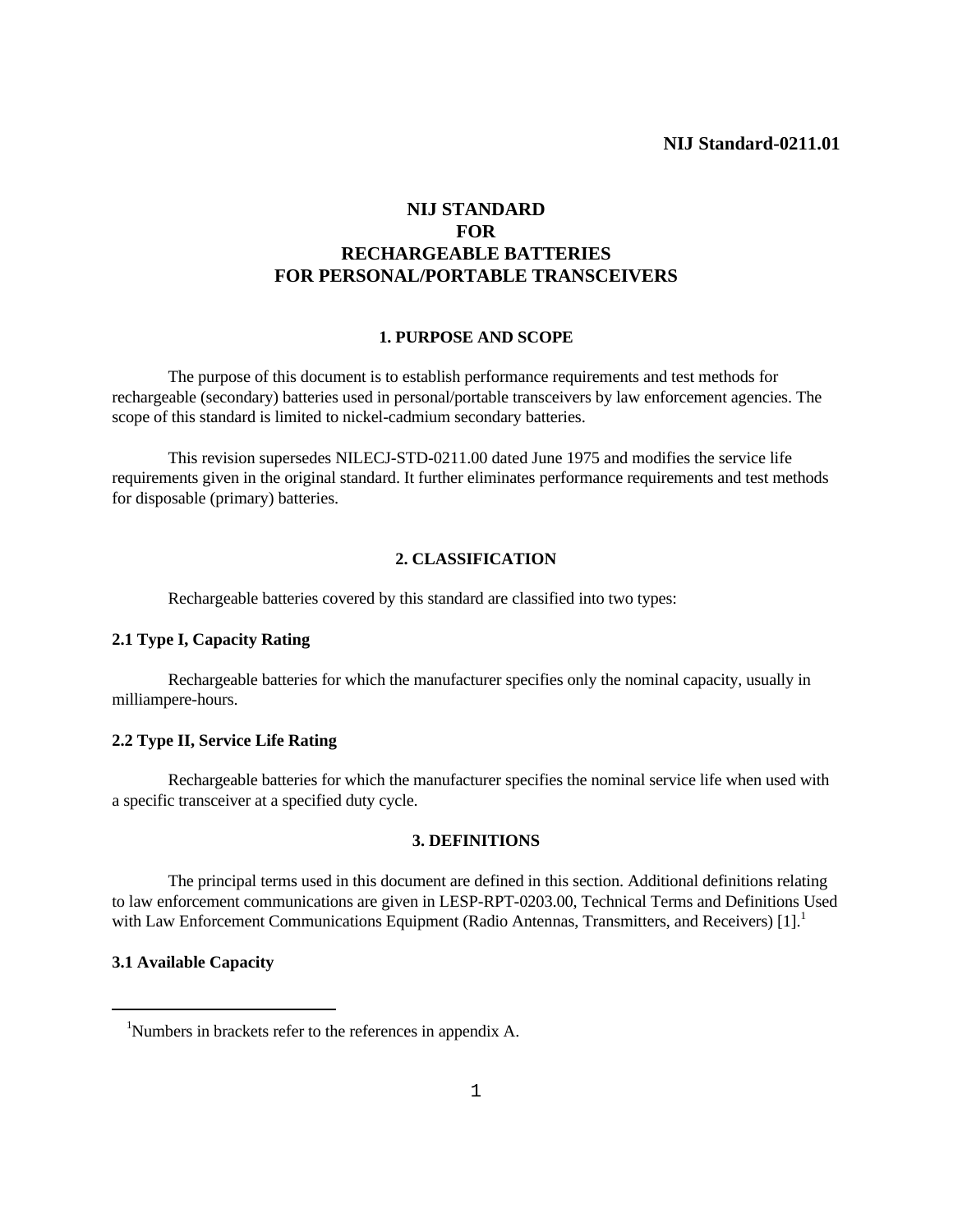The total battery capacity, usually expressed in ampere-hours (Ah) or milliampere-hours, (mAh), that is available to perform work. This depends on factors such as the end-point voltage, quantity and density of electrolyte, temperature, discharge rate, age, and the life history of the battery.

#### **3.2 C-Rate**

A normalized unit of current defined as the ratio of a particular charging or discharging current (in A) to a current (in A) numerically equal to the rated capacity of the battery (in Ah).

#### **3.3 Closed-Circuit Voltage**

The voltage at the terminals of a battery when a current is flowing.

#### **3.4 Constant-Current Charge (Discharge)**

A charging or discharging method in which current does not change appreciably in response to changes of circuit parameters such as battery voltage or load resistance.

#### **3.5 End-Point Voltage**

The closed-circuit voltage per cell at the end of the service life (available capacity) test; nominally, the voltage below which connected equipment will not operate properly or below which continued operation may injure the battery. Sometimes called cutoff voltage.

#### **3.6 Lot**

A group of items identifiable as a unit by a logical criterion such as the same code date, or same manufacturing run.

#### **3.7 Nominal Value**

The numerical value of a device characteristic, such as nominal voltage, as specified by the battery manufacturer.

#### **3.8 Rated Capacity**

A designation by the battery manufacturer which serves to identify approximate capacity of the battery in ampere-hours or milliampere-hours usually at typical transceiver discharge rates.

#### **3.9 Service Life**

The length of time required for a fully charged secondary cell (or battery) to discharge to a specified end-point voltage under specified conditions.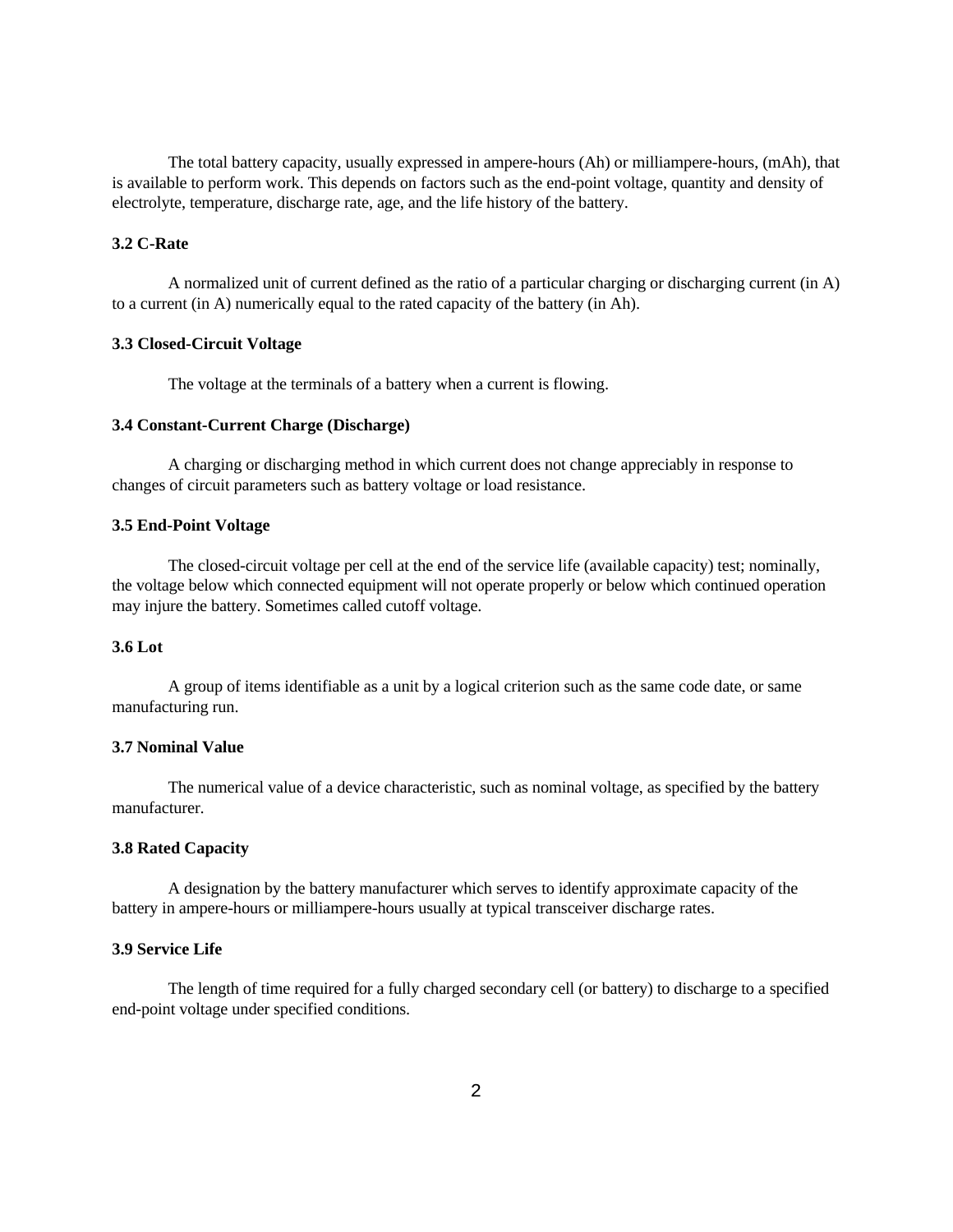#### **3.10 Standby Mode**

The condition when a transceiver is energized but is not transmitting or receiving.

#### **3.11 Transceiver**

The combination of radio transmitting and receiving equipment in a common housing usually for portable or mobile use.

#### **4. REQUIREMENTS**

#### **4.1 Battery-Transceiver Compatibility**

The battery voltage, physical dimensions, and electrode configuration shall be such that the battery fits and properly operates the transceiver model with which it is to be used.

#### **4.2 Labeling**

The battery or transceiver manufacturer shall label each battery to include:

- a) name of manufacturer
- b) nominal voltage
- c) battery type and model
- d) rated capacity for type I batteries; service life for type II batteries
- e) indication of polarity, unless the contact configuration prevents reversed polarity installation
- f) recharge rate
- g) production lot and/or month and year of manufacture (which may be in coded form)

#### **4.3 Sampling for Test**

A random sample of three batteries shall be selected for test. Samples shall be tested within 18 months of the date of manufacture.

#### **4.4 Service Life (Available Capacity)**

#### **4.4.1 Type I Batteries**

When tested in accordance with section 5.3, at ambient temperature, the average available capacity of the three required determinations shall equal or exceed the available capacity rating specified by the manufacturer, and none of the three available capacity intervals measured shall be less than 95 percent of the manufacturer-specified available capacity.

When tested in accordance with section 5.3 at 60 $\angle$ C (140  $\angle$ F), the average available capacity shall be no less than 90 percent of the available capacity specified by the manufacturer, and no single measured available capacity shall be less than 85 percent of the manufacturer-specified available capacity.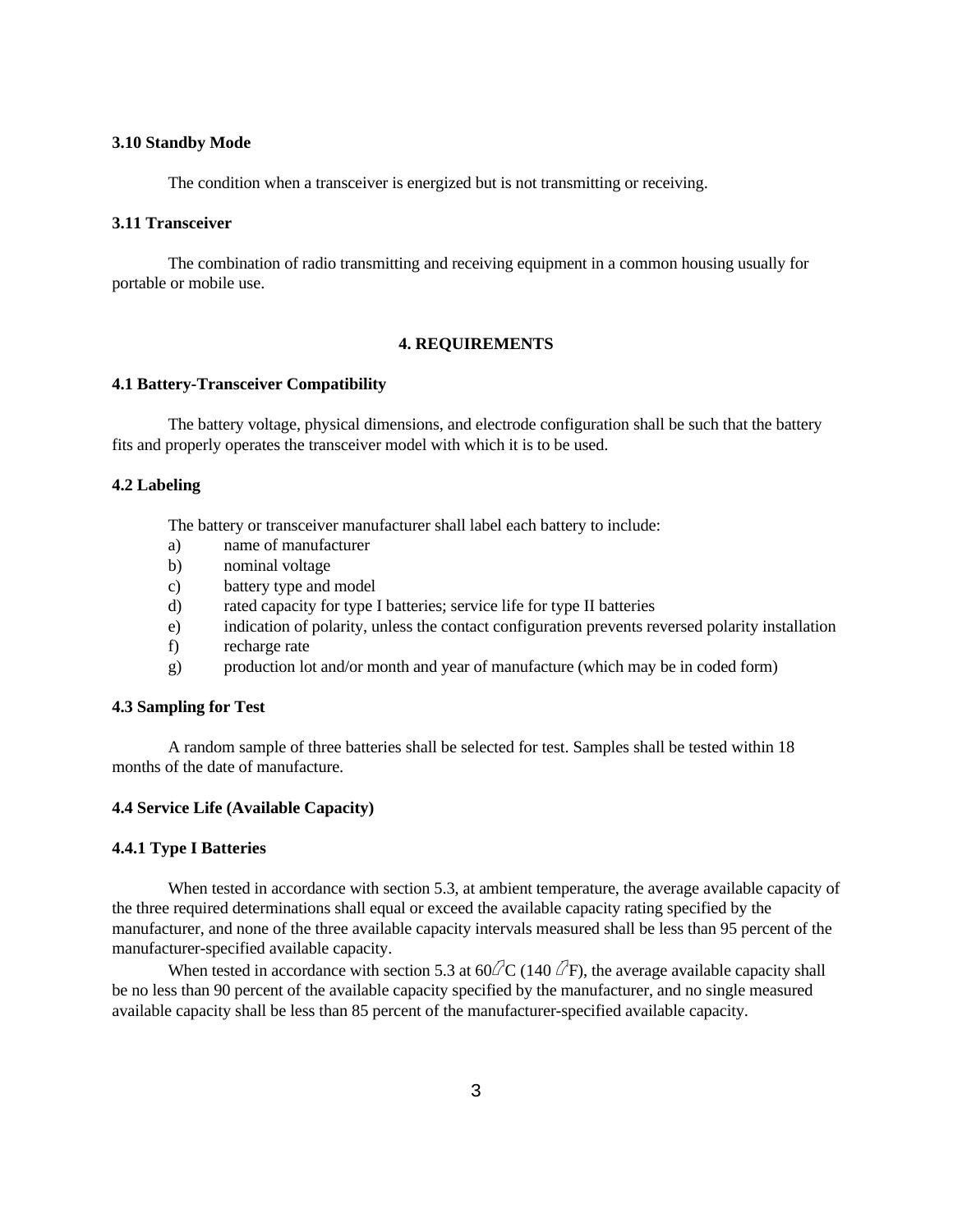When tested in accordance with section 5.3 at -30 $\angle$ C (-22  $\angle$ F), the average available capacity shall be no less than 40 percent of the available capacity specified by the manufacturer, and no single measured available capacity shall be less than 35 percent of the manufacturer-specified available capacity.

#### **4.4.2 Type II Batteries**

When tested in accordance with section 5.3 at ambient temperature, the average service life (time interval for a fully charged battery to reach an end-point voltage of 1.0 V/cell) of the three required determinations shall equal or exceed the service life specified by the manufacturer. In addition, none of the three service life intervals measured shall be less than 95 percent of the manufacturer-specified service life.

When tested in accordance with section 5.3 at 60 $\angle$ C (140  $\angle$ F), the average service life shall be no less than 90 percent of the service life specified by the manufacturer, and no single measured service life shall be less than 85 percent of the manufacturer-specified service life.

When tested in accordance with section 5.3 at -30 $\angle$ C (-22  $\angle$ F), the average service life shall be no less than 40 percent of the service life specified by the manufacturer, and no single measured service life shall be less than 35 percent of the manufacturer-specified service life.

#### **4.5 Internal Connection**

The purpose of this test is to determine which batteries might fail prematurely because of poor quality internal connections or construction.

The voltage of the batteries, when measured in accordance with 5.4, shall be not less than 1.0 V per cell.

#### **5. TEST METHODS**

#### **5.1 Standard Test Conditions**

Allow all measurement equipment to warm up until the system has achieved sufficient stability to perform the measurement. Unless otherwise specified, tests shall be conducted under standard test conditions.

#### **5.1.1 Standard Atmospheric Conditions**

The temperature shall be between 20 and 30 $\angle$ C (68 and 86  $\angle$ F). The relative humidity shall be between 10 and 85 percent.

#### **5.1.2 Standard Charge**

Prior to testing, secondary batteries shall be fully charged in accordance with manufacturer instructions and then discharged to 1.0 V per cell at a C-rate of 2.0 or less. Both slow-charge and fast-charge batteries shall be recharged to full capacity in accordance with the manufacturer's instructions.

Testing shall be initiated between 1 and 2 h following battery recharging. Otherwise, a complete discharge/charge cycle must be accomplished prior to testing.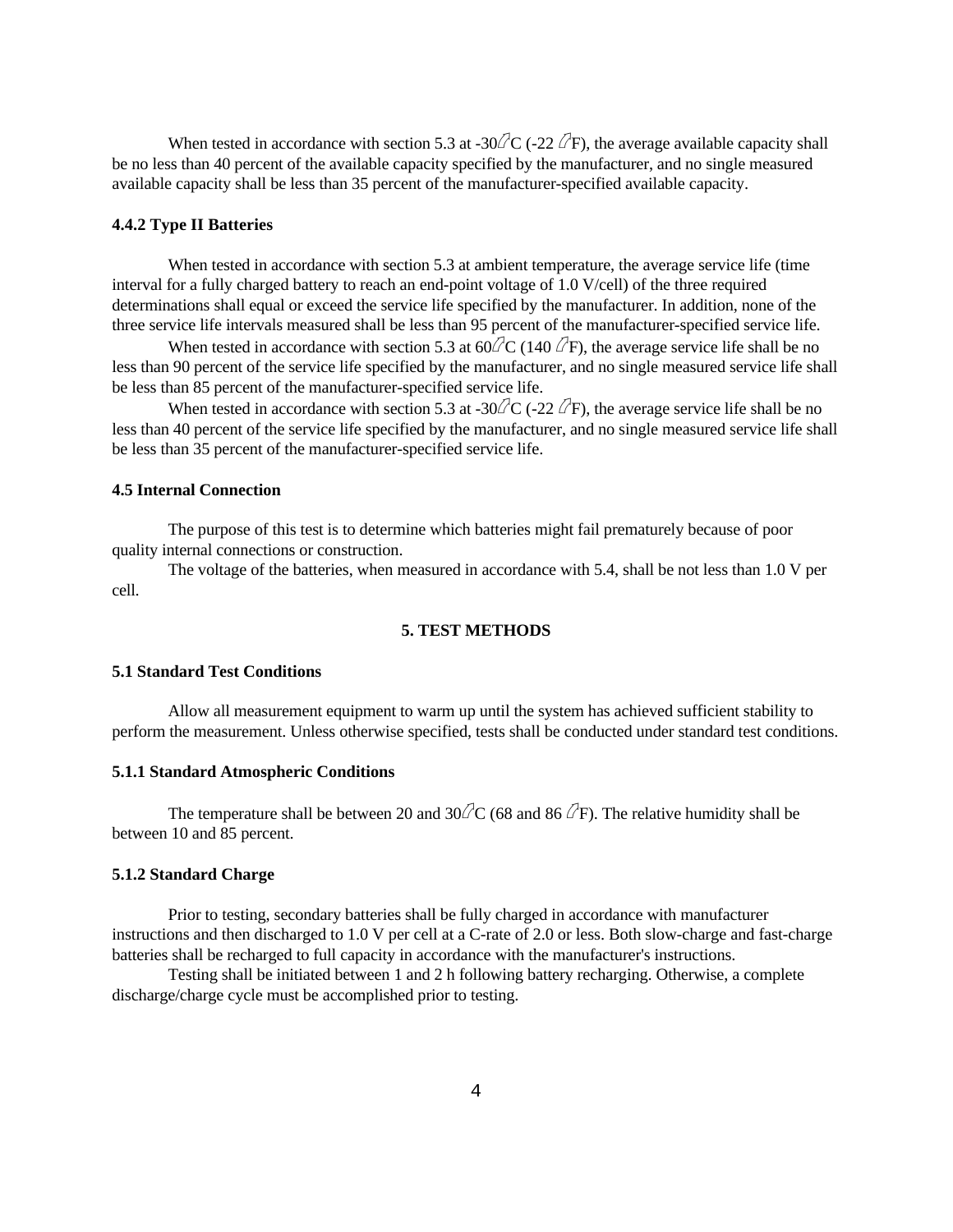#### **5.1.3 Standard Test Cycle**

The standard test cycle for service life/capacity determinations shall be 10 percent in transmit mode, 10 percent in receive mode, and 80 percent in standby mode as specified in table 1. For each minute of operation, 6 s shall be under transmit current drain, 6 s under receive current drain, and 48 s under standby current drain.

| <b>Battery</b>                  | Transmit    | Receive        | Standby      |
|---------------------------------|-------------|----------------|--------------|
| Capacity (mAh)                  | current(mA) | current $(mA)$ | current (mA) |
| Less than 700<br>700 or greater | 400<br>700  | 175            | 30           |

| Table 1. Standard test cycle current |  |  |
|--------------------------------------|--|--|
|--------------------------------------|--|--|

#### **5.2 Test Equipment**

The test equipment described is that equipment which is critical to the measurements required by this standard. All other test equipment shall be of comparable quality.

#### **5.2.1 Constant Current Supply**

The constant current supply shall be programmable and capable of supplying the maximum current required from the battery under test, substantially independent of changes in the battery voltage.

#### **5.2.2 Electrical Indicating Instruments**

The voltmeter and ammeter used in these tests shall have an overall measurement uncertainty of 0.5 percent or less. The voltmeter shall have an input resistance  $\frac{15}{k}$  times the number of cells in the battery under test.

#### **5.2.3 Environmental Chamber**

The environmental chamber(s) shall produce air temperatures of -30 and 60 $\angle$ C (-22 and 140  $\angle$ F) while shielding the item under test from heating or cooling air currents in the chamber. The temperature of the test item shall be measured with a thermometer separate from the sensor used to control the chamber air temperature.

#### **5.3 Service Life Test (Available Capacity)**

Conduct the service life test on each battery in the sample at ambient, high, and low temperature. For the ambient temperature tests, connect the battery under test by timed switching to three programmable resistors,  $R_T$ ,  $R_R$ , and  $R_S$ , as shown in figure 1. Determine the values of these resistors for the voltage of the battery under test required to obtain the transmit, receive and standby current drains, respectively as specified in table 1. Control the supply by means of programming resistors  $(R_t, R_r, R_s)$  or voltages that are independent of the battery load. If a bipolar constant current supply is used, the protective diode in the circuit (see CR in fig. 1)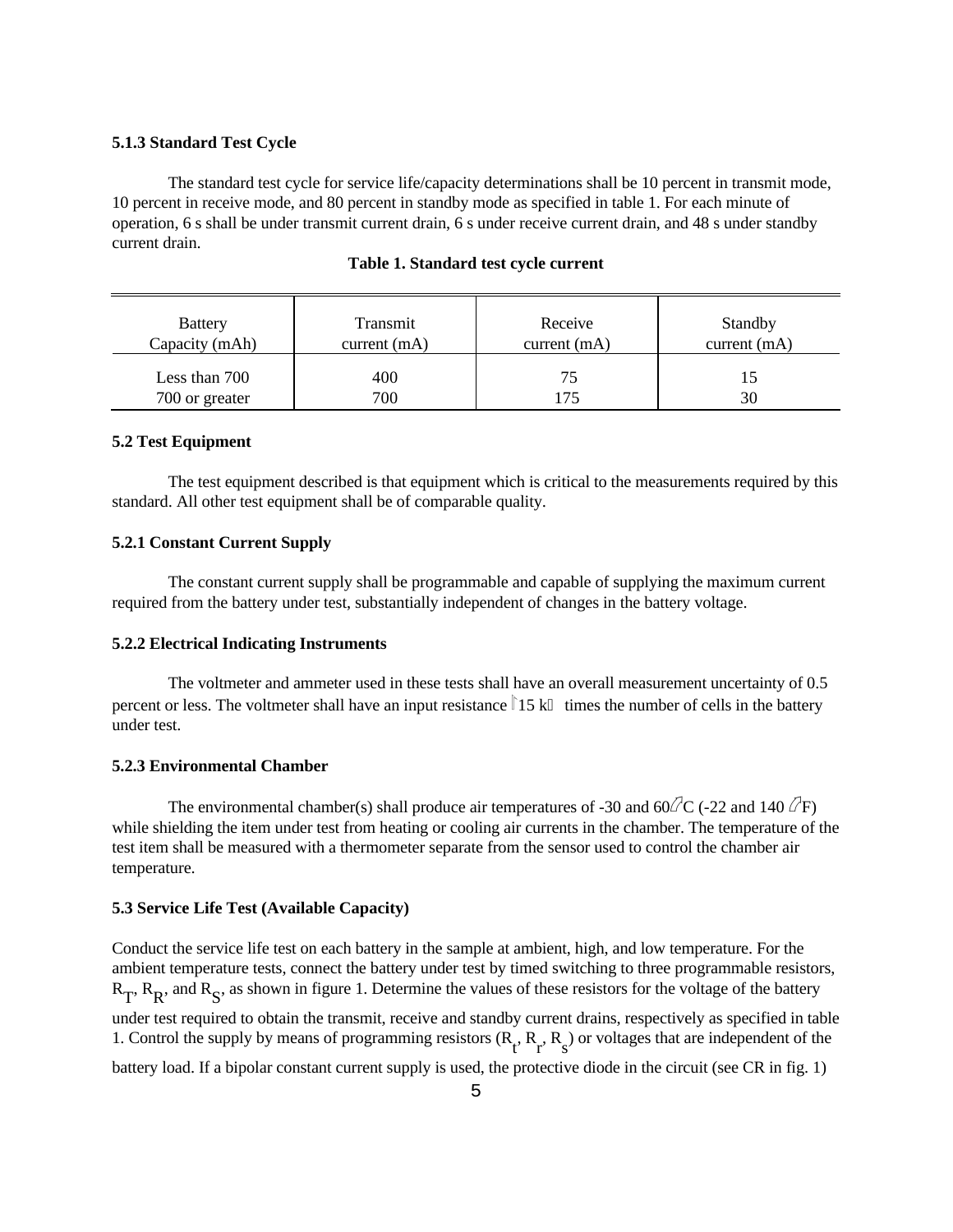may not be needed. If available, a suitable automatic service-life measurement setup as shown in figure 2 [2,3] may be substituted for the programming resistors as a means of controlling the supply.



Figure 1. *Block diagram for service life test.* 

Use a fully charged battery, other than the one under test, to adjust the programming resistors until the required currents are indicated by the ammeter. Connect the battery to the test circuit and start the clock interval timer. Use the ammeter to ensure that the correct current drains are maintained throughout the test. Disconnect the battery and stop the timer when the battery voltage reaches the end-point voltage. This will usually occur during an interval of transmit-mode current drain. Record the elapsed time indicated on the clock interval timer to the nearest minute, and round the total interval up to the next highest 0.1 h. Calculate the available capacity by multiplying each of the current drains (in mA), in turn, by the elapsed time (in h) and the duty cycle percentage. Add the three products together to obtain the measured available capacity (in mAh) for type I batteries.

For type II batteries, determine from manufacturer specifications the currents during transmit, receive, and standby operation of the transceiver that will be used with the battery. Calculate the average current drain for operation at the specified duty cycle as the sum of the products of the current drains (in mA) and the respective duty cycle percentage. Determine the availability capacity (in mAh) as in the preceding paragraph and then divide it by the average current drain for the duty cycle to determine the service life in hours. Alternatively, conduct the test described above using the actual transmit, receive, and standby currents of a specific transceiver to measure the service life of the battery directly.

For the high temperature test, place the battery or batteries in the environmental chamber and adjust the chamber to the required high temperature  $\hat{T}2 \angle C$  ( $\hat{T}3.6 \angle F$ ). Condition the battery at the required temperature for at least 1 1/2 h prior to initiating the service life test. Maintain this temperature for the duration of the test described in the previous paragraph.

Repeat the above procedure for the required low temperature  $\hat{p}$  2  $\hat{C}C(\hat{p}$  3.6  $\hat{C}F$ ).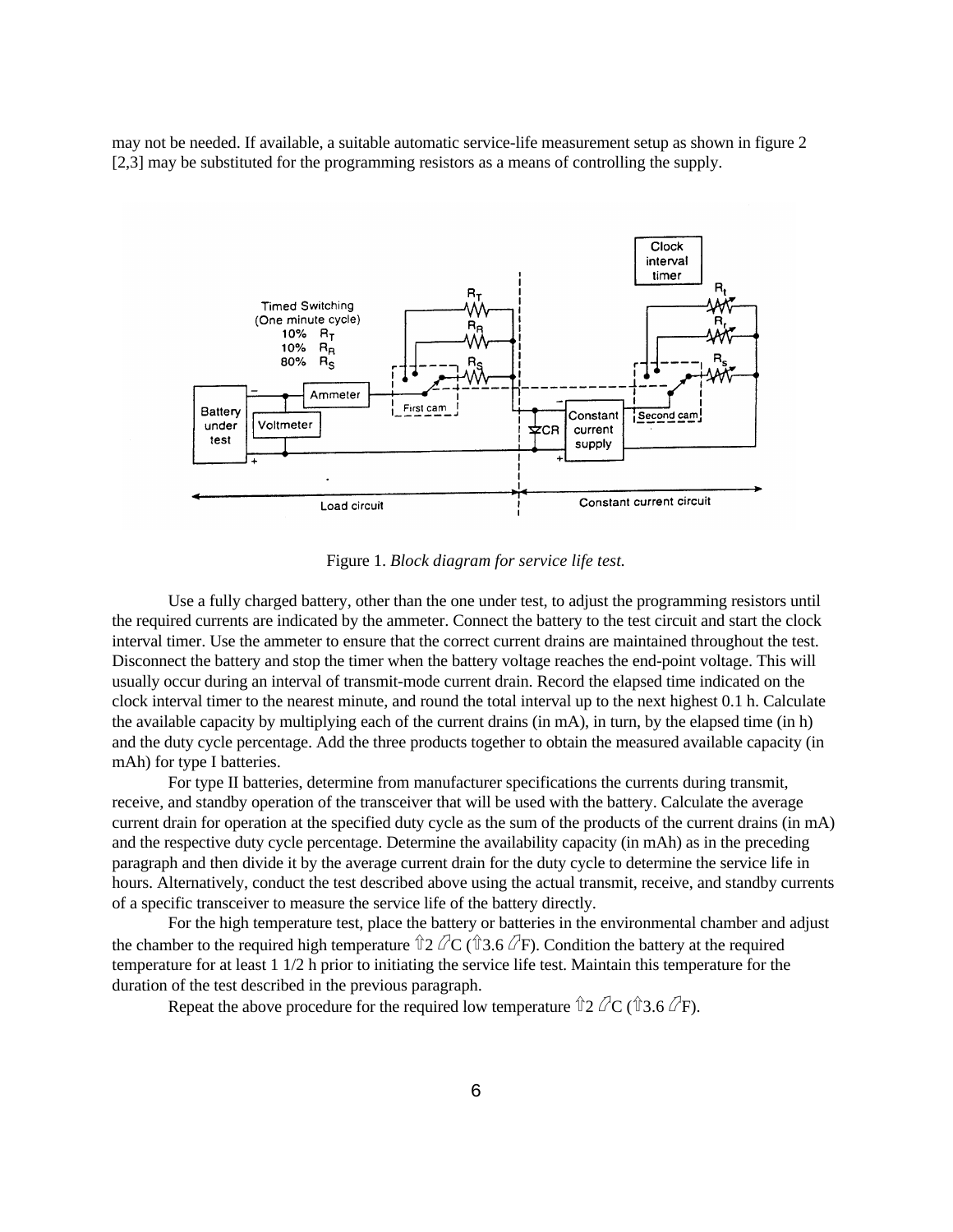

Figure 2. *Wiring diagram for automatic service life measurements.* 

#### **5.4 Internal Connection Test**

The test setup is shown in figure 3. Close the switch to load resistor R and maintain the discharge current of batteries with a rated capacity of 700 mAh or less at 5C for a timed interval of 2 min [4] either by constantly adjusting the value of R or by making use of a constant current control. For batteries with a rated capacity greater than 700 mAh maintain a constant current of 3.5 A for a timed interval of 6 min. The minimum voltage indicated by the voltmeter during the test is the value sought.



Figure 3. *Block diagram for internal connection test.*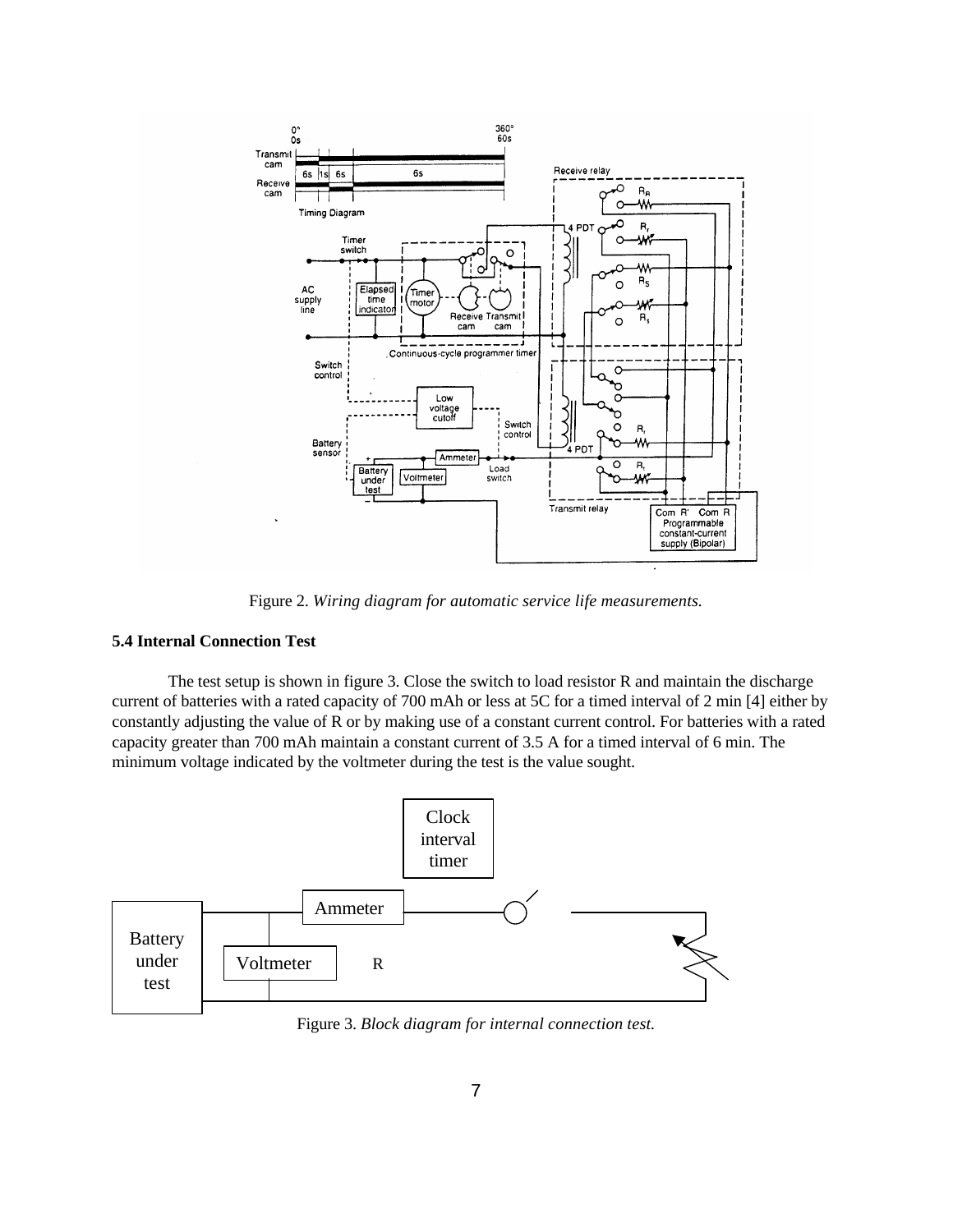#### **APPENDIX A--REFERENCES**

- [1] Greene, F. M. Technical terms and definitions used with law enforcement communications equipment. LESP-RPT-0203.00. National Institute of Justice, U.S. Department of Justice, Washington, DC; 1973 July.
- [2] Layte, Howard. Tunnel-diode detects battery voltage levels. Ideas for Design, Electronic Design; 1965 August 30, p. 44.
- [3] Wilke, William. C-MOS voltage monitors protects Ni-Cd batteries. Electronics, 56, 5; 1973 March 1, pp. 85-86.
- [4] Specification for aerospace nickel-cadmium storage cells. S-761-P6. Goddard Space Flight Center, Greenbelt, MD; 1971 March.